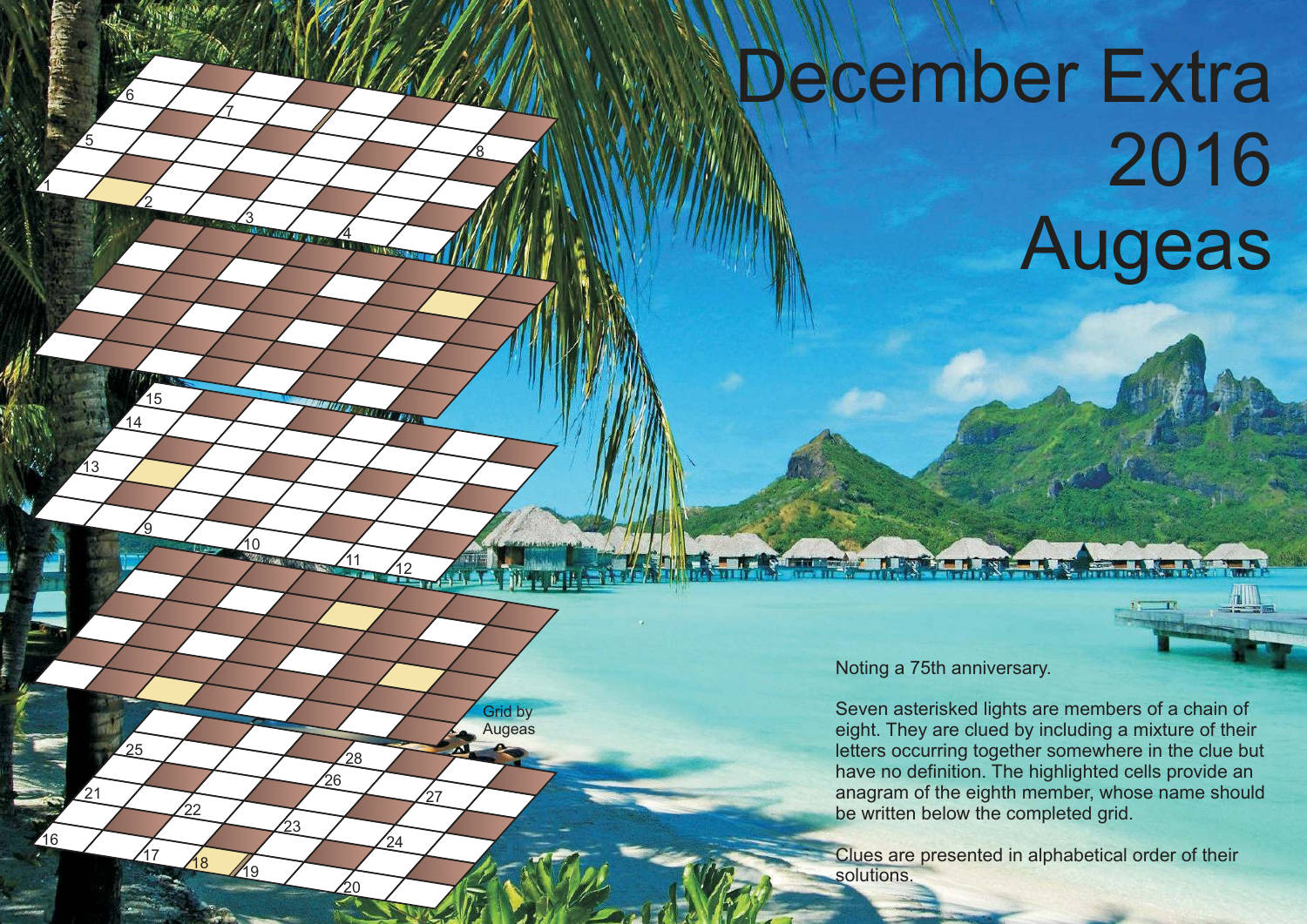| <b>MON</b>                                                                                                 | <b>TUES</b>                                                       | <b>WED</b>                                       | <b>THURS</b>                                      | <b>FRI</b>                                                                            | <b>SAT</b>                                                                  | <b>SUN</b>                                                       |  |
|------------------------------------------------------------------------------------------------------------|-------------------------------------------------------------------|--------------------------------------------------|---------------------------------------------------|---------------------------------------------------------------------------------------|-----------------------------------------------------------------------------|------------------------------------------------------------------|--|
|                                                                                                            |                                                                   |                                                  | 11aw                                              | $2_{17aw}$                                                                            | 3<br>23up                                                                   | $\overline{4}$ 17up                                              |  |
|                                                                                                            |                                                                   |                                                  | Wear down a hair band<br>from the sound of it (6) | Supporters b-off for<br>cash $(6)$                                                    | Bambi's mum was at the<br>back in the glen (5)                              | Mother Teresa was,<br>ignoring Scotsman, an<br>English saint (5) |  |
| $ 5 $ 26up                                                                                                 | 6<br>9aw                                                          | 13ac                                             | 8<br>12ba                                         | 9<br>15to                                                                             | 10 <sub>1aw</sub>                                                           | 11<br>$28to$ *                                                   |  |
| Luthier in dramatic<br>circumstances (5)                                                                   | Mix clay with water $-$<br>messy bungle (6)                       | Jackie was once<br>followed by small dogs<br>(8) | Maybe Dr Lecter had<br>toff in passage (8)        | Type of conflict<br>commemorated here -<br>madly go ballistic<br>without it (sic) (6) | American refuge returns<br>plunder - hurrah! (6)                            | *The cricketers left India<br>a whitewashed side (6)             |  |
| $12_{1d}$                                                                                                  | $13$ 1ac                                                          | $14_{7d}$                                        | $15$ 19ac                                         | $16$ $_{27up}$                                                                        | 17<br>18ba, 16aw*                                                           | $18$ $_{22up*}$                                                  |  |
| Greeting 50 in chopper<br>(5)                                                                              | City's near disastrous<br>29-10 defeat (8)                        | Mightier embrace<br>Queen (5)                    | Empress has sons -<br>mischievous ones (4)        | Confused din in lowa -<br>could it be heard from<br>here, half a world away?<br>(5)   | *Tribesmen make wool<br>hats for the tourist trade<br>(9)                   | * When called to speak I<br>automatically stammer (5)            |  |
| 19<br>3aw                                                                                                  | $20$ 14ac                                                         | $21_{3d^*}$                                      | $22_{24up}$                                       | $23$ $48W$                                                                            | $24$ 21ac                                                                   | $25$ $8ba*$                                                      |  |
| Perhaps Oddjob loses<br>crown of bowler<br>replaced by M's<br>predecessor - for young<br>Connery maybe (6) | Latecomers returning in<br>pairs drag gals (8)                    | *I wear a red bandana<br>like this (5)           | Elgar's variation - great!<br>(5)                 | Southern general with<br>freedom of action and<br>room to manoeuvre (6)               | Worthy of being<br>positively regarded on<br>Facebook - as if clever<br>(8) | *The oldest puma in the<br>Delhi zoo has died (4)                |  |
| $26$ $_{2}$                                                                                                | $27$ 10aw*                                                        | $28$ $6ac^*$                                     | 29<br>20up                                        | $30$ $_{20aw}$                                                                        | 31<br>5d                                                                    | $32$ 5ac                                                         |  |
| Red Rum's cries – what $\vert$ *The cricketers left<br>Walton's on, we hear $(6)$ Mumbai in a hurry $(6)$  |                                                                   | *Tea house of the<br>August moon (4)             | Frosted type - she's a<br>prized example (5)      | Trashy fiction - it might<br>be denounced from<br>here $(6)$                          | Head of lager follows<br>frothy beer revolt (5)                             | Seasonal draught<br>animal, "rhodorhinate"<br>perhaps? (8)       |  |
| 33<br>25up                                                                                                 | $34$ 25ac                                                         |                                                  |                                                   |                                                                                       |                                                                             |                                                                  |  |
| Hood lawyer sent down<br>concealing zapper (5)                                                             | Muddled fair warning:<br>no mixed gin - it thins<br>the blood (8) |                                                  |                                                   |                                                                                       |                                                                             | Dec 2016                                                         |  |